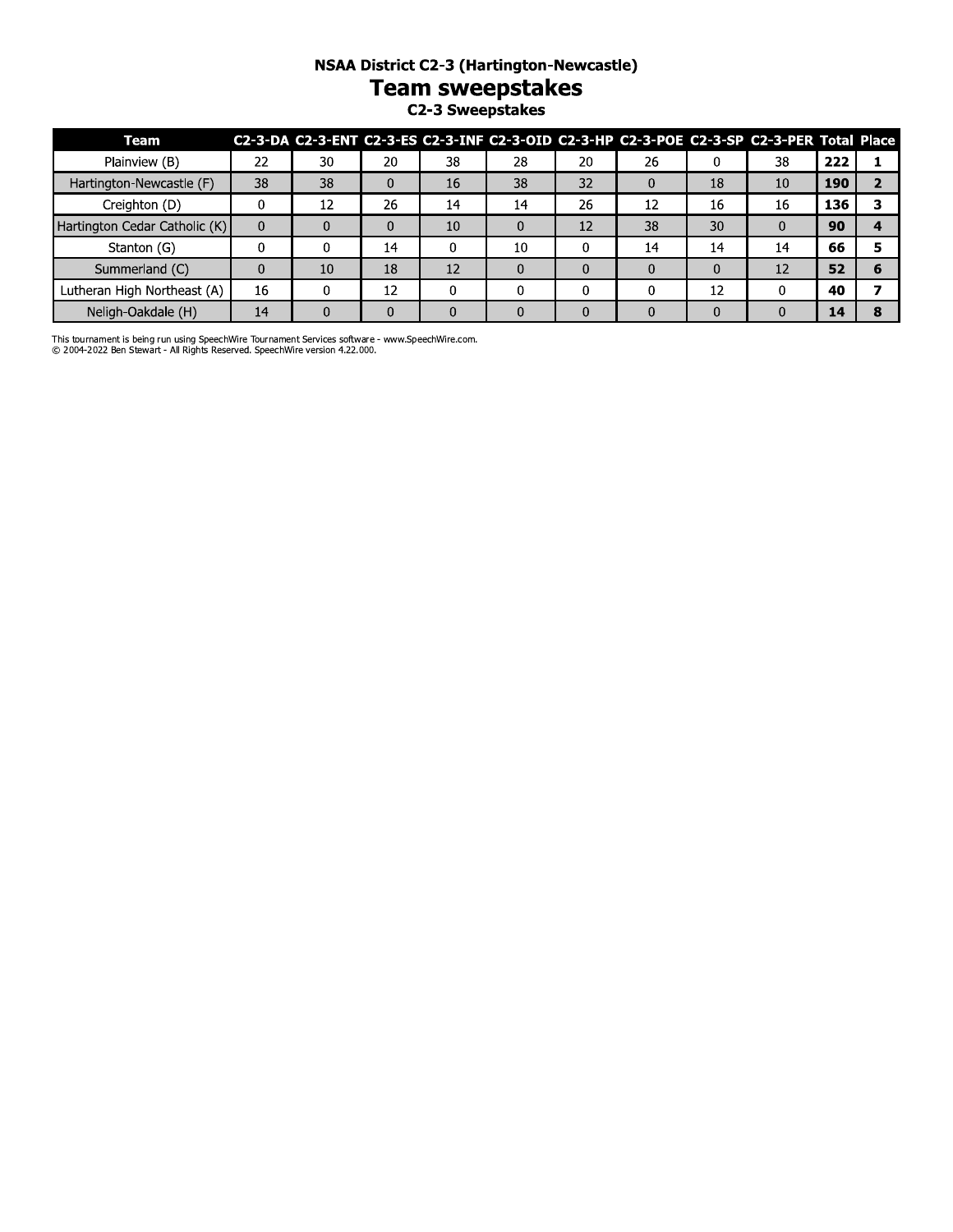# NSAA District C2-3 (Hartington-Newcastle)<br>C2-3 Duet Acting

| Code           | Team                      | Competitor(s)                           |       | <b>Prelims</b>           | Rank           | Spkr.        | Head to | <b>Recips</b> | <b>Prelim</b> |
|----------------|---------------------------|-----------------------------------------|-------|--------------------------|----------------|--------------|---------|---------------|---------------|
|                |                           |                                         |       | $\overline{\phantom{a}}$ |                | total points | head    |               | result        |
| A5             | Lutheran High Northeast   | Esther Molina and Maddie Bryant         | 4(46) | 2(48)                    | 6              | 94           |         | 0.75          | 5             |
| B <sub>8</sub> | Plainview                 | Jacson King and Emma King               |       | $2(49)$ $2(49)$          | $\overline{4}$ | 98           |         | 1.00          | 3             |
| C <sub>8</sub> | Summerland                | Julie Olivan and Alanna Doll            | 5(45) | 13(48)                   | 8              | 93           |         | 0.53          | 8             |
| D <sub>8</sub> | Creighton                 | Autumn Key and Kayla Key                |       | $3(47)$ 4(47)            |                | 94           |         | 0.58          | 7             |
| F7             | Hartington-Newcastle      | Bennet Sievers and Parker Hopping       | 1(50) | 1(49)                    | 2              | 99           |         | 2.00          | 1             |
| G7             | <b>Stanton</b>            | Sylvia Cunningham and Olivia Cunningham |       | $6(46)$ 6(45)            | 12             | 91           |         | 0.34          | 11            |
| H3             | Neligh-Oakdale            | Thomas Johnson and Graysen Sauser       | 3(48) | 4(48)                    |                | 96           |         | 0.58          | 6             |
| K7             | Hartington Cedar Catholic | Annika Kuehn and Kristine Becker        |       | $6(45)$ 7 (44)           | 13             | 89           |         | 0.31          | 12            |
| М4             | Creighton                 | Leah Sukup and Hollie Macke             | 7(45) | 6(44)                    | 13             | 89           |         | 0.31          | 12            |
| R <sub>8</sub> | Plainview                 | Allison Hardisty and Keanu Johnson      |       | $2(49)$ $3(47)$          | 5              | 96           |         | 0.83          | 4             |
| T <sub>3</sub> | Lutheran High Northeast   | Ally Moreno and Hannah Fouts            | 4(47) | 5(45)                    | 9              | 92           |         | 0.45          | 9             |
| W <sub>6</sub> | Hartington-Newcastle      | Dayton Sudbeck and Lane Heimes          | 1(50) | 1(49)                    | 2              | 99           |         | 2.00          | 1             |
| Z <sub>6</sub> | Summerland                | Austin Muff and Olga Mendoza            |       | $5(46)$ 5 (45)           | 10             | 91           |         | 0.40          | 10            |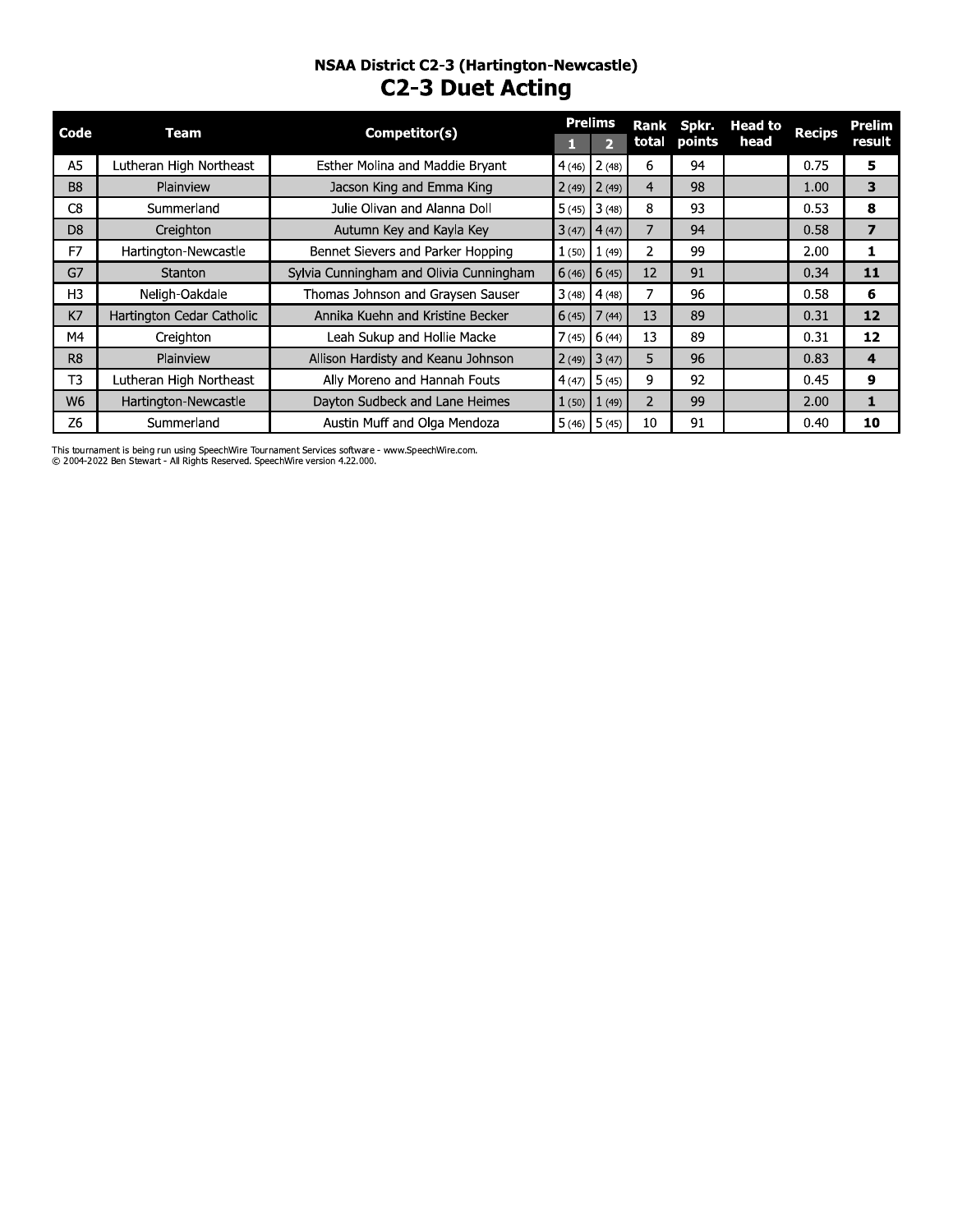# NSAA DIStrict C2-3 (Hartington-Newcastie) C2-3 Entertainment Speaking

| Code           | Team                      | Competitor(s)       |       | <b>Prelims</b> | Rank  | Spkr.  | <b>Head to</b> | <b>Recips</b> | <b>Prelim</b>  |
|----------------|---------------------------|---------------------|-------|----------------|-------|--------|----------------|---------------|----------------|
|                |                           |                     | П     | $\overline{2}$ | total | points | head           |               | result         |
| B <sub>3</sub> | Plainview                 | Claire Rasmussen    | 2(48) | 1(48)          | 3     | 96     |                | 1.50          | 3              |
| C <sub>3</sub> | Summerland                | Jacob Behnk         | 4(46) | 3(47)          | 7     | 93     |                | 0.58          | 7              |
| D3             | Creighton                 | Olivia Kuhlman      | 3(48) | 3(47)          | 6     | 95     |                | 0.66          | 5              |
| F <sub>3</sub> | Hartington-Newcastle      | Carson Jones        | 1(49) | 2(48)          | 3     | 97     |                | 1.50          | $\overline{2}$ |
| G3             | Stanton                   | Isabel Larson       | 5(44) | 4(46)          | 9     | 90     |                | 0.45          | 8              |
| K <sub>3</sub> | Hartington Cedar Catholic | Jack Stevens        | 4(44) | 5(42)          | 9     | 86     |                | 0.45          | 9              |
| R <sub>3</sub> | Plainview                 | <b>Brett Norris</b> | 2(48) | 2(49)          | 4     | 97     |                | 1.00          | 4              |
| W <sub>2</sub> | Hartington-Newcastle      | Cole Heimes         | 1(48) | 1(50)          | 2     | 98     |                | 2.00          | 1              |
| Z <sub>2</sub> | Summerland                | Julie Olivan        | 3(48) | 4(46)          | 7     | 94     |                | 0.58          | 6              |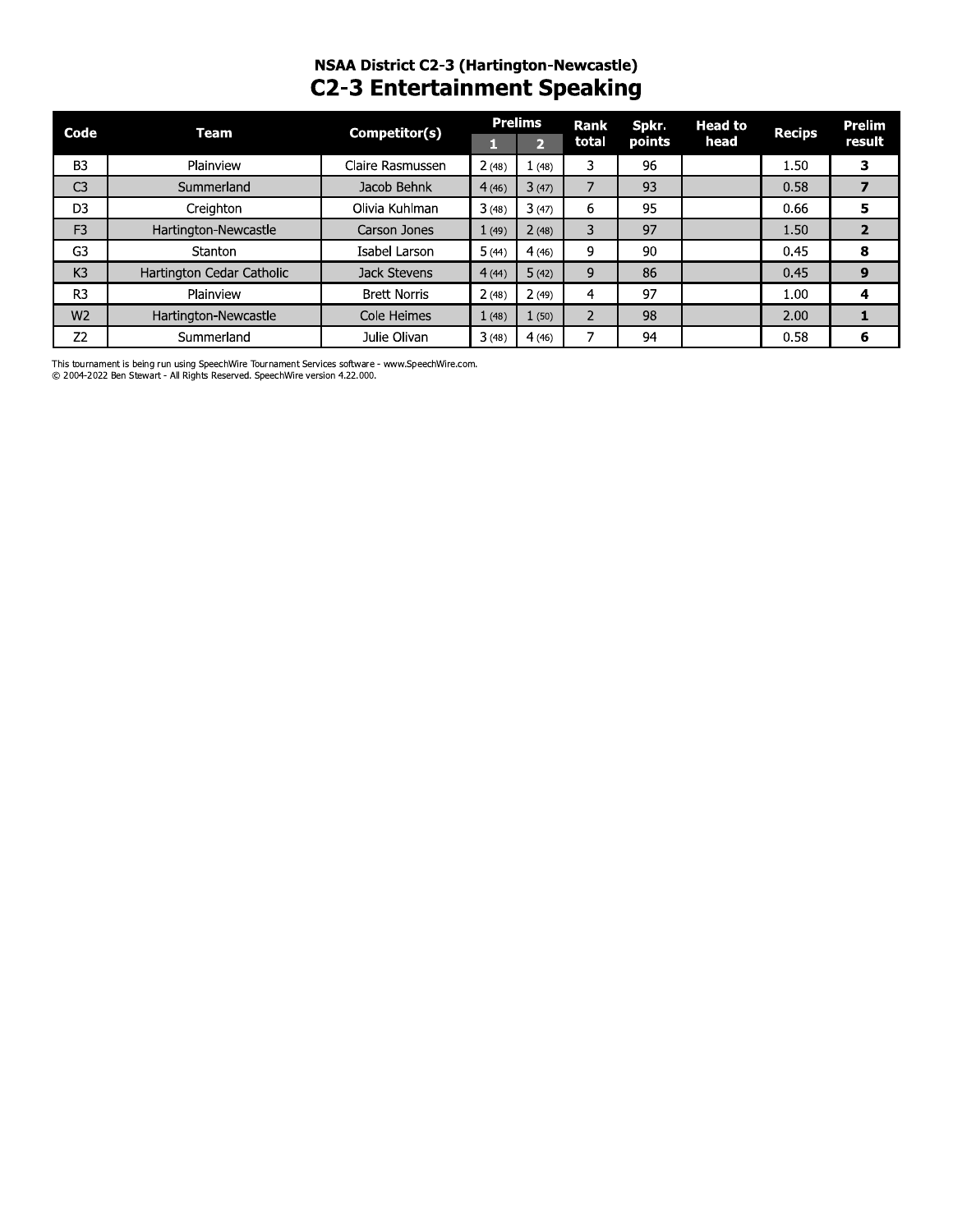### NSAA District C2-3 (Hartington-Newcastle) **C2-3 Extemporaneous Speaking**

| Code           | Team                    | Competitor(s)    | <b>Prelims</b> | Rank  | Spkr.  | <b>Head to</b> | <b>Recips</b> | Prelim |
|----------------|-------------------------|------------------|----------------|-------|--------|----------------|---------------|--------|
|                |                         |                  | O.             | total | points | head           |               | result |
| A4             | Lutheran High Northeast | William Bryant   |                |       |        |                |               |        |
| C <sub>7</sub> | Summerland              | Jacob Behnk      |                |       |        |                |               |        |
| D7             | Creighton               | Christen Curtis  |                |       |        |                |               |        |
| G <sub>6</sub> | Stanton                 | Faatimah Kouatli |                |       |        |                |               |        |
| M <sub>3</sub> | Creighton               | Taylor Nilson    |                |       |        |                |               |        |
| R7             | Plainview               | Reagan Choat     |                |       |        |                |               |        |
| T <sub>2</sub> | Lutheran High Northeast | David Rodriguez  |                |       |        |                |               |        |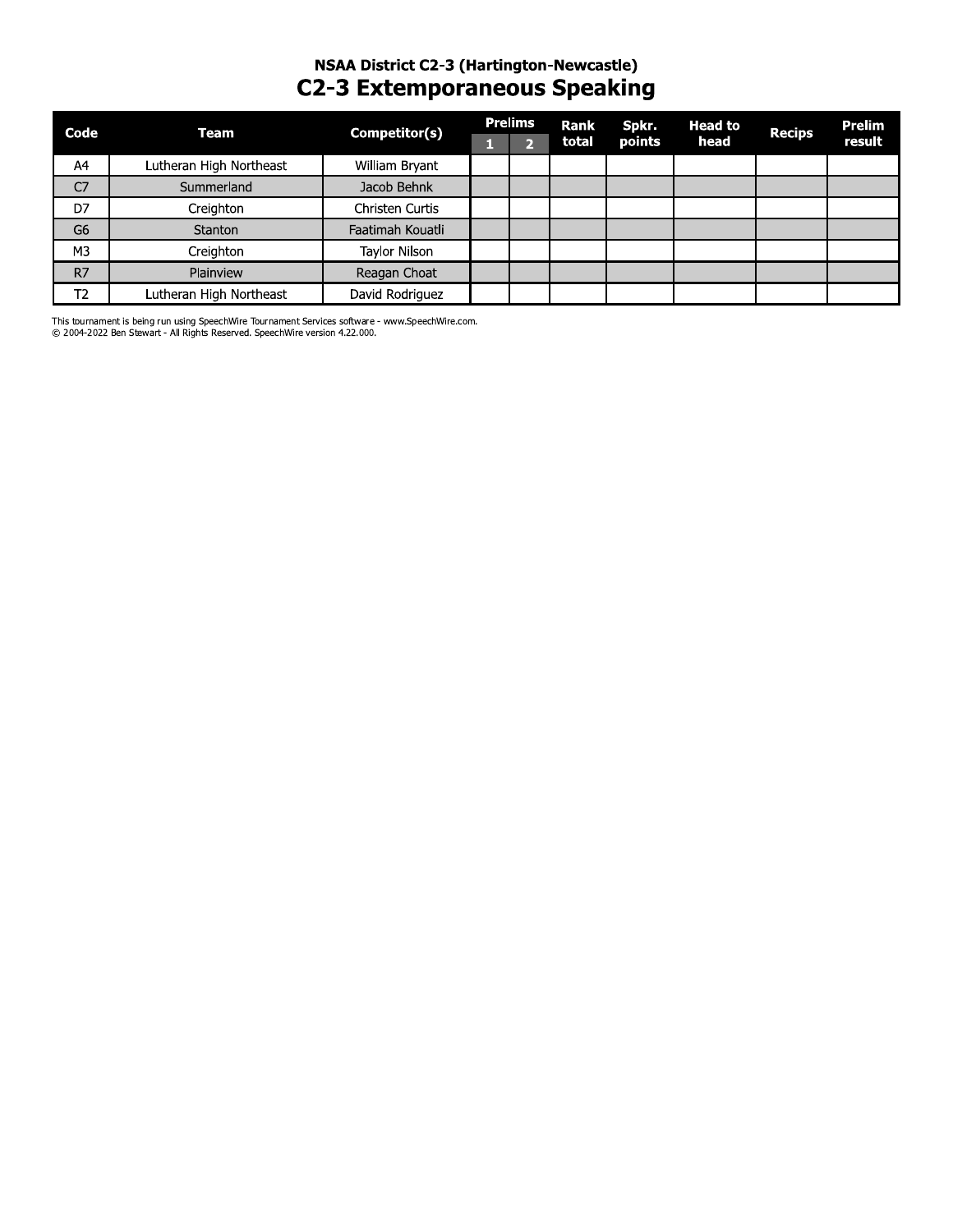## NSAA District C2-3 (Hartington-Newcastle) **C2-3 Informative Speaking**

| Code           | Competitor(s)<br>Team     |                        |       | <b>Prelims</b> | Rank           | Spkr.  | <b>Head to</b> | <b>Recips</b> | <b>Prelim</b>  |
|----------------|---------------------------|------------------------|-------|----------------|----------------|--------|----------------|---------------|----------------|
|                |                           |                        | н.    | $\overline{2}$ | total          | points | head           |               | result         |
| A <sub>2</sub> | Lutheran High Northeast   | Maddie Bryant          | 5(47) | 3(46)          | 8              | 93     |                | 0.53          |                |
| <b>B4</b>      | Plainview                 | <b>Brittani Gutz</b>   | 1(49) | 1(49)          | $\overline{2}$ | 98     |                | 2.00          |                |
| C <sub>4</sub> | Summerland                | Faith King             | 3(48) | 4(45)          |                | 93     | W              | 0.58          | 5              |
| D <sub>4</sub> | Creighton                 | <b>Christen Curtis</b> | 2(48) | 1(49)          | 3              | 97     |                | 1.50          | $\overline{2}$ |
| F <sub>4</sub> | Hartington-Newcastle      | Kennedy Gotch          | 2(49) | 2(48)          | 4              | 97     |                | 1.00          | 4              |
| K4             | Hartington Cedar Catholic | Ben Kleinschmit        | 4(47) | 3(46)          |                | 93     |                | 0.58          | 6              |
| N <sub>2</sub> | Hartington Cedar Catholic | Kristine Becker        | 4(45) | 5(44)          | 9              | 89     | W              | 0.45          | 9              |
| R <sub>4</sub> | Plainview                 | Lauren Jelinek         | 1(49) | 2(47)          | 3              | 96     |                | 1.50          | 3              |
| W3             | Hartington-Newcastle      | Aaralynn Collier       | 5(44) | 4(45)          | 9              | 89     |                | 0.45          | 10             |
| Z <sub>3</sub> | Summerland                | Carlee Livingston      | 3(46) | 5(45)          | 8              | 91     |                | 0.53          | 8              |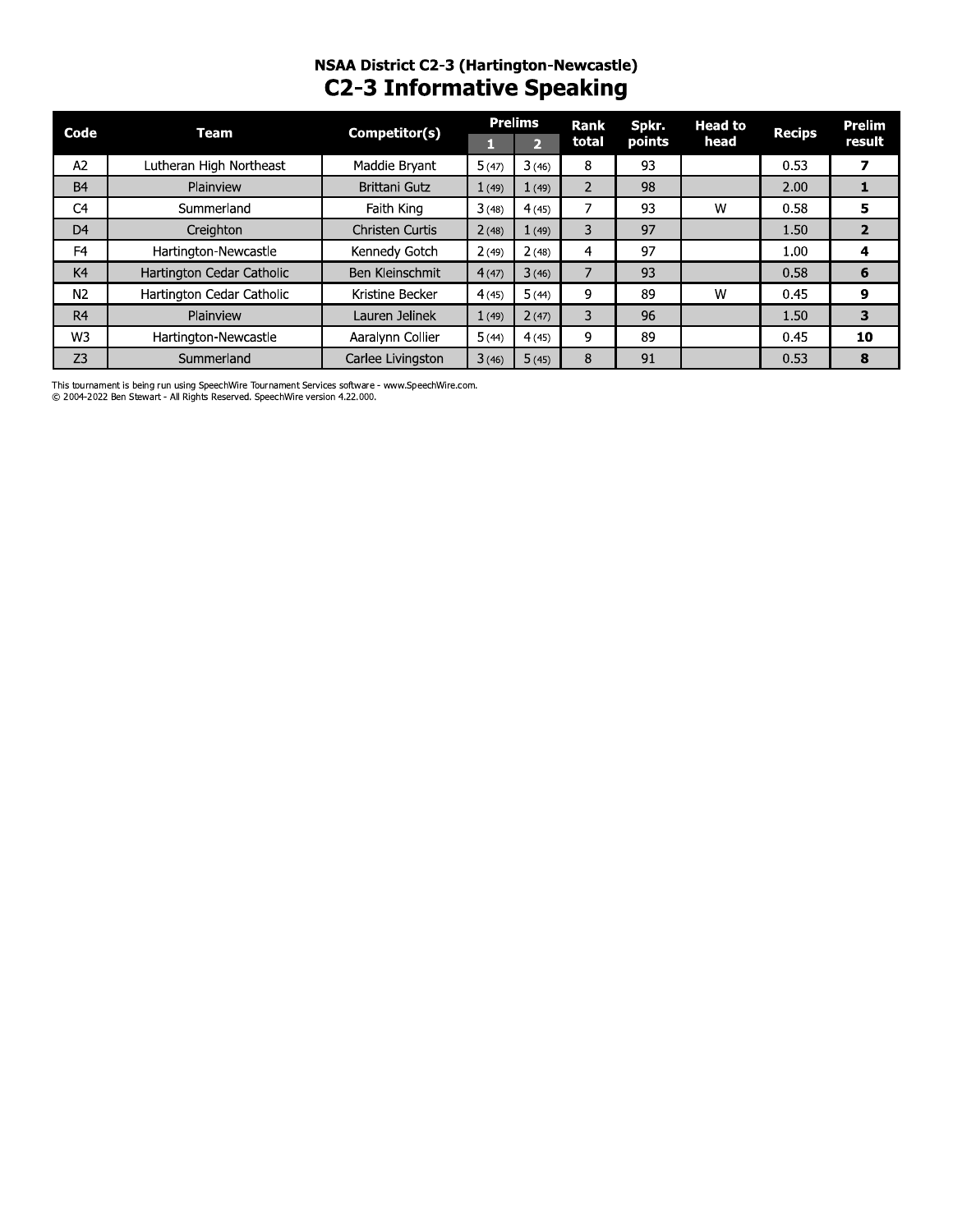## NSAA District C2-3 (Hartington-Newcastle) **C2-3 Oral Interpretation of Drama**

|                |                              |                                                                                              |                |                               |   | Prelims Rank Spkr. | Head       |               | Prelim                  |
|----------------|------------------------------|----------------------------------------------------------------------------------------------|----------------|-------------------------------|---|--------------------|------------|---------------|-------------------------|
| Code           | Team                         | Competitor(s)                                                                                |                |                               |   | total points       | to<br>head | <b>Recips</b> | result                  |
| B <sub>9</sub> | Plainview                    | Heather Pendergast, Brittani Gutz, Derek Rix, Brett Norris and<br>Leighton Medina            | 2              | $(48)$ (49)                   | 4 | 97                 |            | 1.00          | 3                       |
| D <sub>9</sub> | Creighton                    | Olivia Dartman, Bryna Fanta, Grace Van Metre, Anna Tyler and Olivia<br>Kuhlman               | $\overline{2}$ | 3<br>$(49)$ (48)              | 5 | 97                 |            | 0.83          | 4                       |
| F <sub>8</sub> | Hartington-<br>Newcastle     | Reece Morten, Parker Hopping, Carsen Hopping, Turner Dendinger<br>and Bennet Sievers         |                | $(50)$ (50)                   |   | 100                |            | 2.00          |                         |
| G <sub>8</sub> | Stanton                      | Olivia Cunningham, Thomas Cunningham and Sylvia Cunningham                                   | 3              | $(46)$ (46)                   | 6 | 92                 |            | 0.66          | 6                       |
| N <sub>5</sub> | Hartington Cedar<br>Catholic | Annika Kuehn, Jenna Wiebelhaus, Ben Kleinschmit, Anneliese<br>Kleinschmit and Madison Kuchta | 4              | 4<br>$(46)$ (45)              | 8 | 91                 |            | 0.50          | 7                       |
| R <sub>9</sub> | Plainview                    | Brendan Weber, Lauren Jelinek, Claire Rasmussen, JayJay Gaver and<br>Paige Norris            | 3              | $\overline{2}$<br>$(48)$ (49) |   | 97                 |            | 0.83          | 4                       |
| W7             | Hartington-<br>Newcastle     | Mani Lange, Alivia Morten, Jude Krie, Lane Heimes and Dayton<br>Sudbeck                      |                | $(50)$ (49)                   | 2 | 99                 |            | 2.00          | $\overline{\mathbf{2}}$ |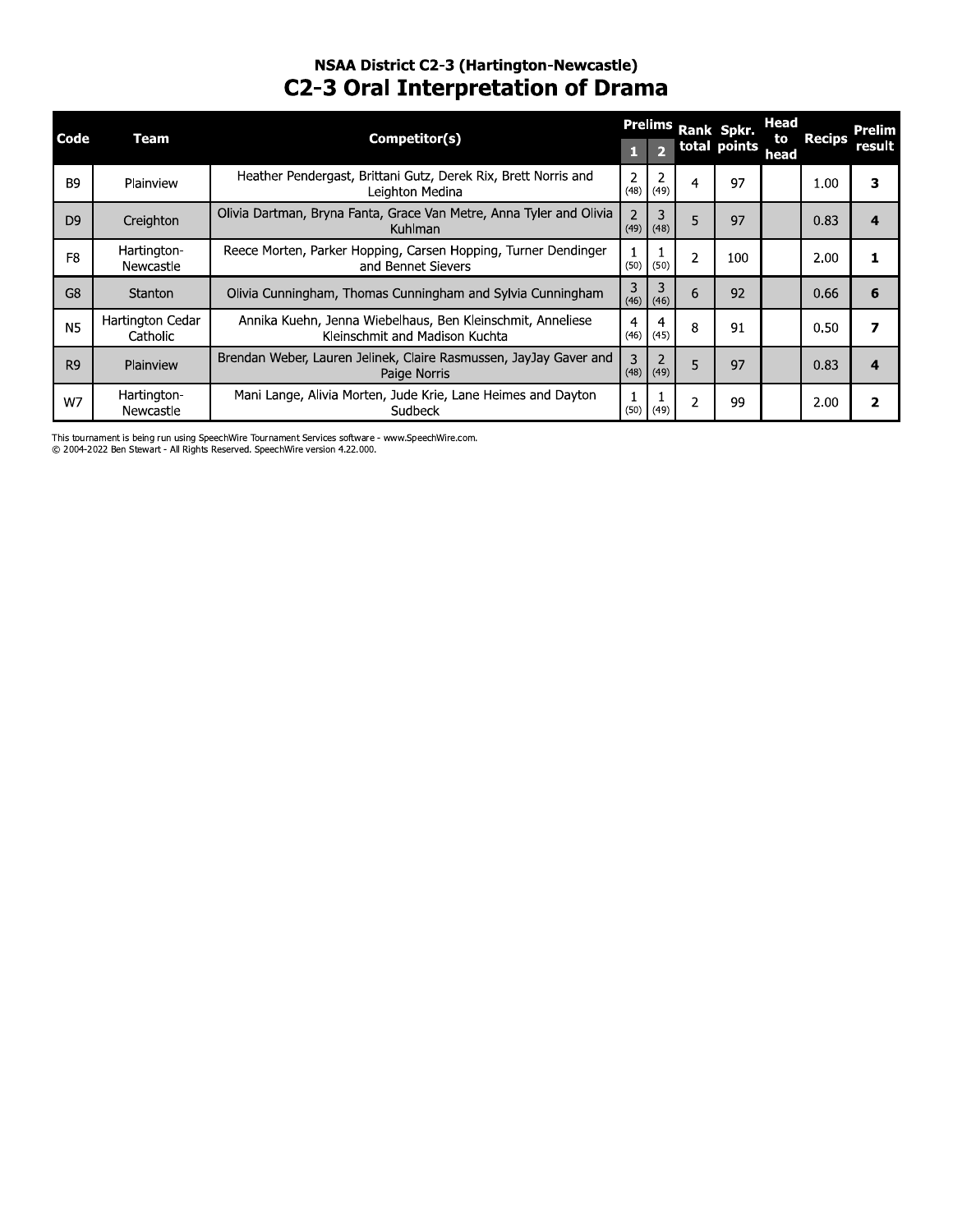### NSAA DIStrict C2-3 (Hartington-Newcastie) **C2-3 Oral Interpretation of Humorous Prose**

| Code           | Team                      | Competitor(s)         | п     | <b>Prelims</b><br>$\overline{2}$ | <b>Rank</b><br>total | Spkr.<br>points | <b>Head to</b><br>head | <b>Recips</b> | Prelim<br>result |
|----------------|---------------------------|-----------------------|-------|----------------------------------|----------------------|-----------------|------------------------|---------------|------------------|
| <b>B5</b>      | Plainview                 | Paige Norris          | 4(47) | 4(45)                            | 8                    | 92              |                        | 0.50          | 7                |
| C <sub>5</sub> | Summerland                | Raina Krebs           | 5(45) | 3(46)                            | 8                    | 91              |                        | 0.53          | 8                |
| D <sub>5</sub> | Creighton                 | Brooke Fanta          | 3(47) | 4(45)                            | 7                    | 92              |                        | 0.58          | 6                |
| F <sub>5</sub> | Hartington-Newcastle      | Jude Krie             | 2(48) | 1(49)                            | 3                    | 97              |                        | 1.50          | $\overline{2}$   |
| G <sub>4</sub> | Stanton                   | Emalee Hilbers        | 4(47) | 5(44)                            | 9                    | 91              |                        | 0.45          | 9                |
| K <sub>5</sub> | Hartington Cedar Catholic | Anneliese Kleinschmit | 6(45) | 6(42)                            | 12                   | 87              |                        | 0.34          | 11               |
| M <sub>2</sub> | Creighton                 | Anna Tyler            | 3(48) | 2(48)                            | 5                    | 96              |                        | 0.83          |                  |
| N <sub>3</sub> | Hartington Cedar Catholic | Elizabeth Rokusek     | 1(49) | 3(47)                            | $\overline{4}$       | 96              |                        | 1.33          |                  |
| R <sub>5</sub> | Plainview                 | Leighton Medina       | 1(49) | 2(47)                            | 3                    | 96              |                        | 1.50          |                  |
| S <sub>3</sub> | Stanton                   | Bradyn Dickey         | 5(45) | 5(44)                            | 10                   | 89              |                        | 0.40          | 10               |
| W4             | Hartington-Newcastle      | Carsen Hopping        | 2(49) | 1(50)                            | 3                    | 99              |                        | 1.50          |                  |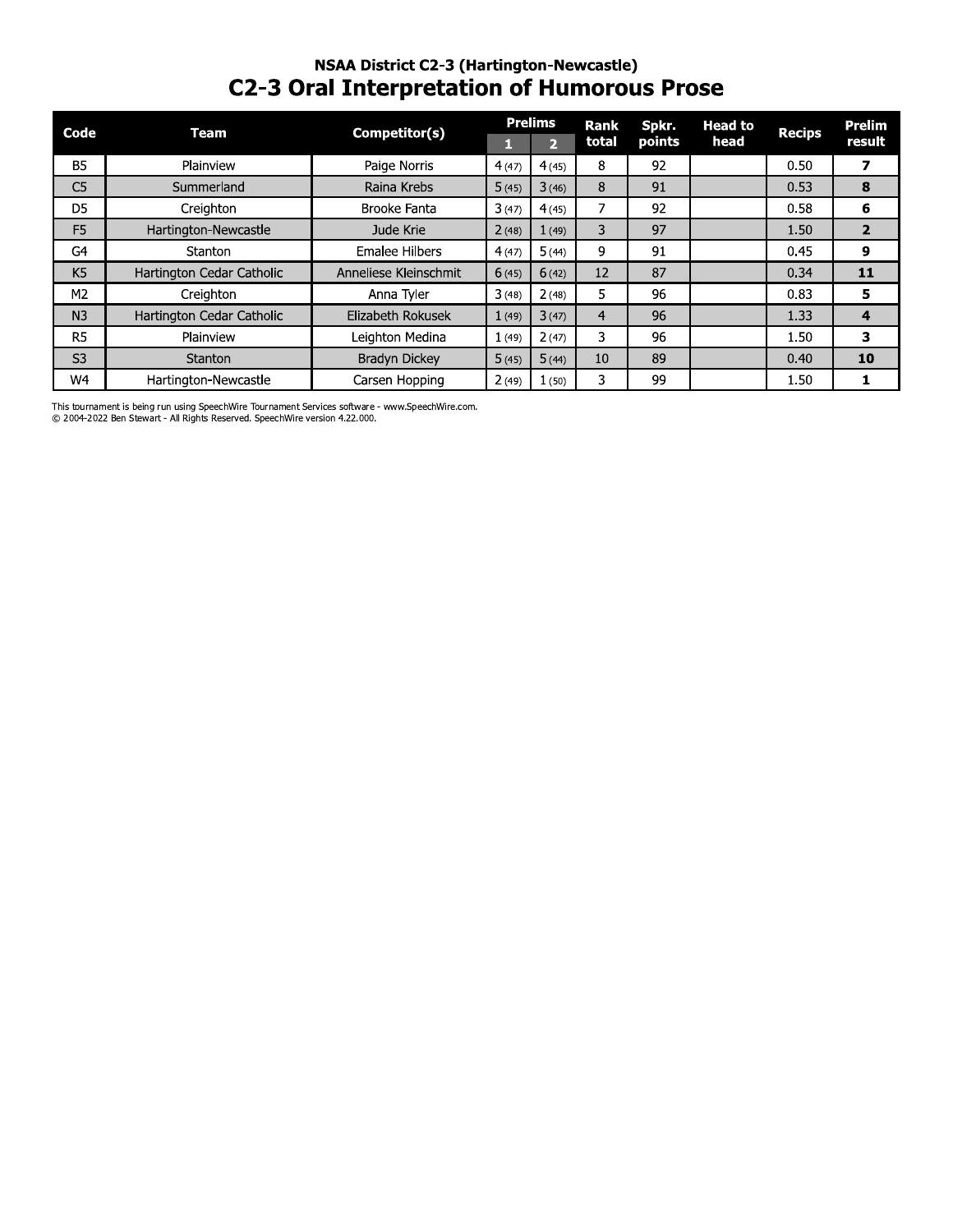### NSAA DIStrict C2-3 (Hartington-Newcastie) **C2-3 Oral Interpretation of Poetry**

| Code           | <b>Team</b>               | Competitor(s)       |       | <b>Prelims</b> | Rank           | Spkr.  | <b>Head to</b> | <b>Recips</b> | Prelim                  |
|----------------|---------------------------|---------------------|-------|----------------|----------------|--------|----------------|---------------|-------------------------|
|                |                           |                     | П     | $\overline{2}$ | total          | points | head           |               | result                  |
| A <sub>3</sub> | Lutheran High Northeast   | Adriana Foust       | 7(45) | 5(46)          | 12             | 91     |                | 0.34          | 12                      |
| <b>B6</b>      | Plainview                 | Marque Albin        | 2(49) | 3(47)          | 5              | 96     | W              | 0.83          | $\overline{\mathbf{3}}$ |
| C <sub>6</sub> | Summerland                | Faith King          | 4(47) | 6(45)          | 10             | 92     |                | 0.42          | 8                       |
| D <sub>6</sub> | Creighton                 | Kayla Key           | 3(47) | 2(48)          | 5              | 95     |                | 0.83          | 6                       |
| F <sub>6</sub> | Hartington-Newcastle      | Karli Bruning       | 5(45) | 6(46)          | 11             | 91     |                | 0.37          | 11                      |
| G5             | Stanton                   | Shelby Jenkinson    | 3(48) | 2(48)          | 5              | 96     |                | 0.83          | 4                       |
| H <sub>2</sub> | Neligh-Oakdale            | Onesa Gil-Rodriguez | 5(45) | 7(43)          | 12             | 88     |                | 0.34          | 13                      |
| K6             | Hartington Cedar Catholic | Grace Kleinschmit   | 1(49) | 1(50)          | 2              | 99     |                | 2.00          | 1                       |
| N4             | Hartington Cedar Catholic | Elizabeth Rokusek   | 1(50) | 1(48)          | $\overline{2}$ | 98     |                | 2.00          | $\overline{2}$          |
| R <sub>6</sub> | Plainview                 | Joz Anderson        | 2(48) | 3(47)          | 5              | 95     | W              | 0.83          | 5                       |
| S4             | Stanton                   | Aubrey Kment        | 4(46) | 5(45)          | 9              | 91     |                | 0.45          | $\overline{\mathbf{z}}$ |
| W <sub>5</sub> | Hartington-Newcastle      | Faith Pinkelman     | 6(45) | 4(46)          | 10             | 91     |                | 0.42          | 9                       |
| Z <sub>5</sub> | Summerland                | <b>Austin Muff</b>  | 6(44) | 4(46)          | 10             | 90     |                | 0.42          | 10                      |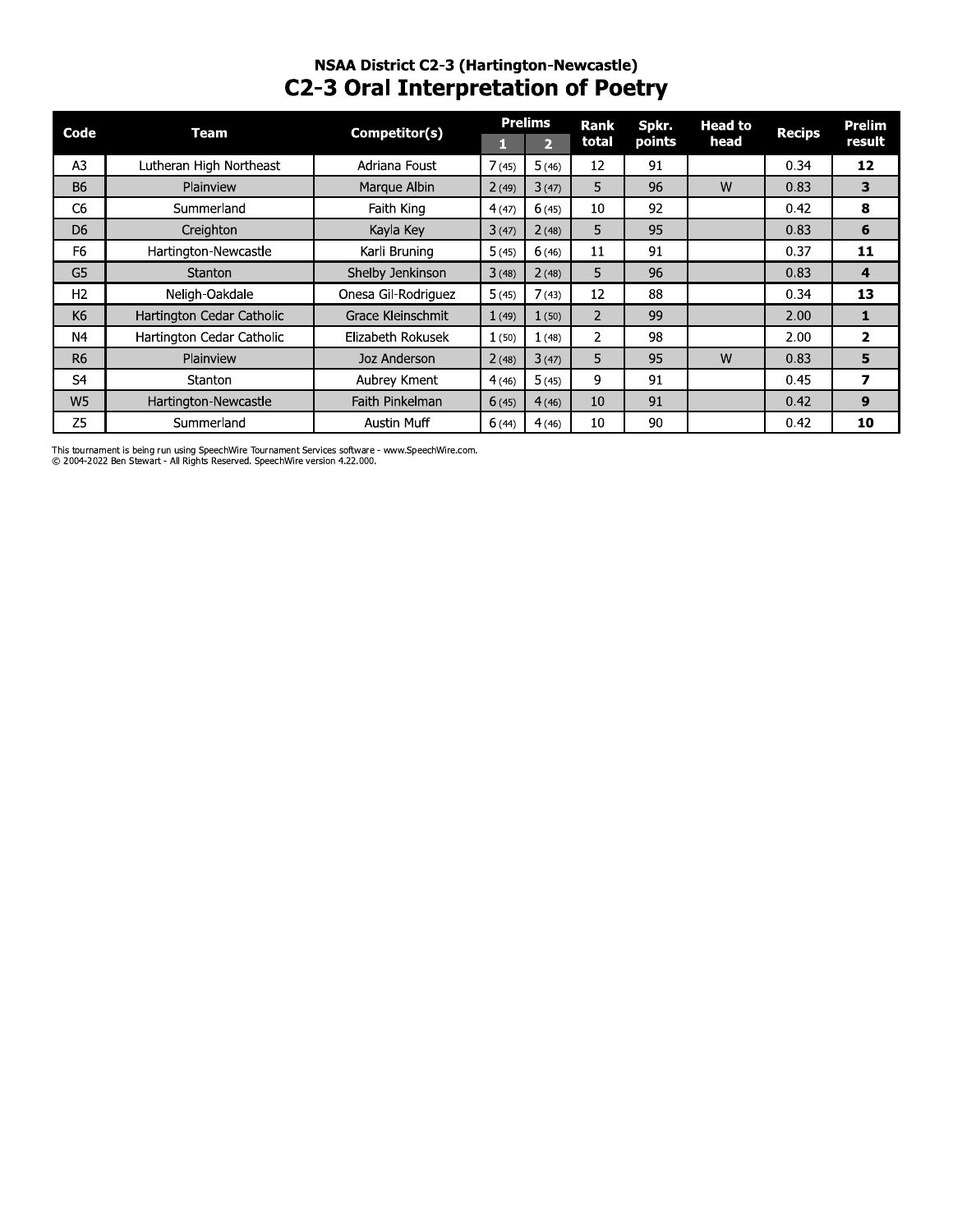# NSAA DIStrict C2-3 (Hartington-Newcastie) C2-3 Oral Interpretation or Serious Prose

| Code           | <b>Team</b>               | Competitor(s)         |       | <b>Prelims</b><br>$\overline{2}$ | Rank<br>total  | Spkr.<br>points | <b>Head to</b><br>head | <b>Recips</b> |
|----------------|---------------------------|-----------------------|-------|----------------------------------|----------------|-----------------|------------------------|---------------|
| A1             | Lutheran High Northeast   | <b>Esther Molina</b>  | 2(49) | 1(49)                            | 3              | 98              | W                      | 1.50          |
| B1             | Plainview                 | Abbie Kromarek        | 6(46) | 4(48)                            | 10             | 94              |                        | 0.42          |
| C1             | Summerland                | Natalie Stallbaum     | 4(46) | 6(44)                            | 10             | 90              |                        | 0.42          |
| D1             | Creighton                 | Emma Vortherms        | 3(47) | 4(46)                            | $\overline{7}$ | 93              |                        | 0.58          |
| G1             | Stanton                   | <b>Emalee Hilbers</b> | 8(45) | 2(49)                            | 10             | 94              |                        | 0.50          |
| K1             | Hartington Cedar Catholic | Madison Kuchta        | 4(46) | 3(48)                            | $\overline{7}$ | 94              |                        | 0.58          |
| M1             | Creighton                 | <b>Taylor Nilson</b>  | 6(43) | 6(45)                            | 12             | 88              |                        | 0.34          |
| N1             | Hartington Cedar Catholic | Grace Kleinschmit     | 2(49) | 3(47)                            | 5              | 96              |                        | 0.83          |
| R1             | Plainview                 | Brooke Rafert         | 3(48) | 5(45)                            | 8              | 93              |                        | 0.53          |
| S <sub>1</sub> | Stanton                   | Audra Melcher         | 1(50) | 2(48)                            | 3              | 98              |                        | 1.50          |
| T1             | Lutheran High Northeast   | Noah Pedersen         | 5(44) | 7(44)                            | 12             | 88              |                        | 0.34          |
| W1             | Hartington-Newcastle      | Reece Morten          | 1(49) | 1(50)                            | $\overline{2}$ | 99              |                        | 2.00          |
| Z1             | Summerland                | Olga Mendoza          | 4(45) | 5(46)                            | 9              | 91              |                        | 0.45          |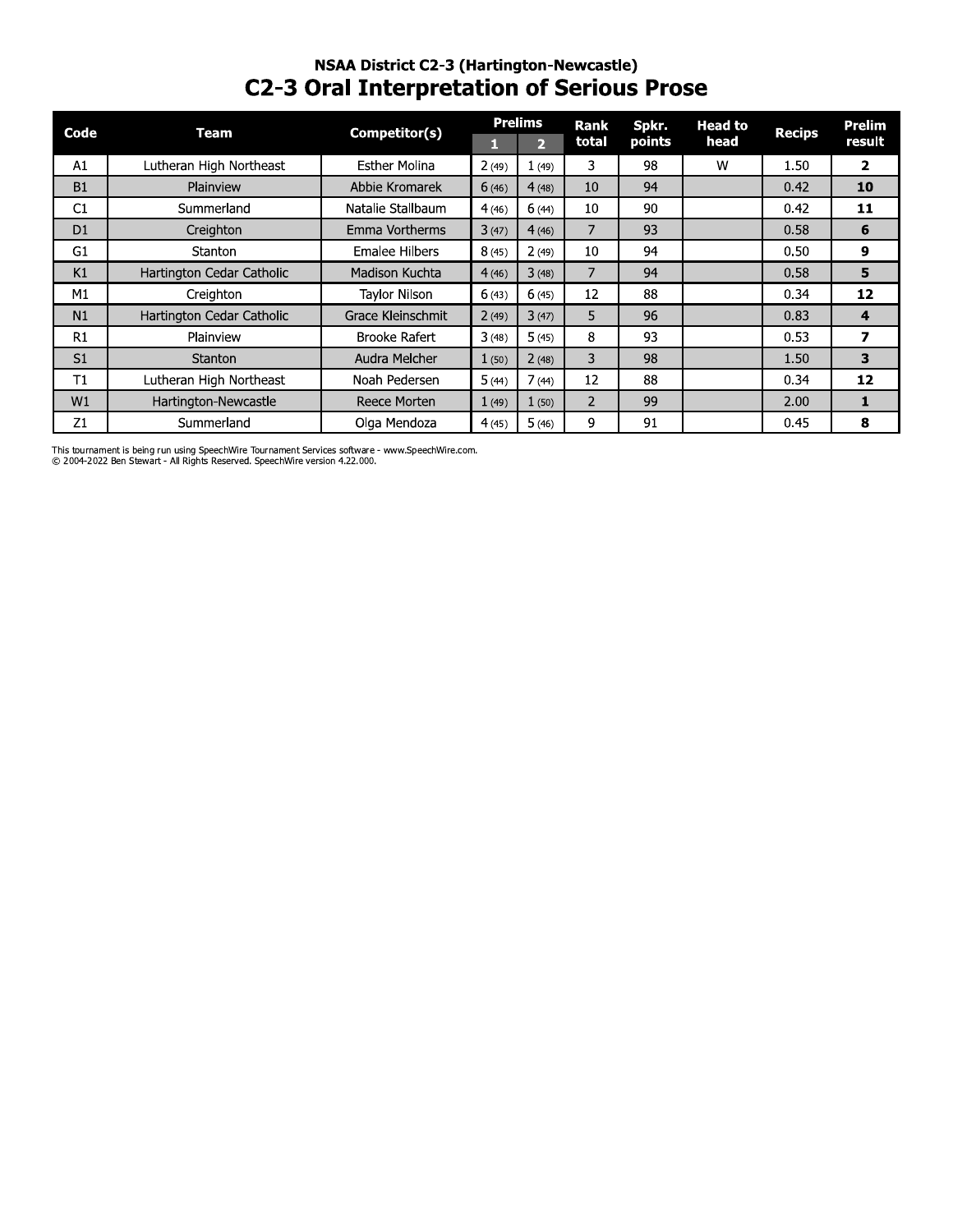## NSAA District C2-3 (Hartington-Newcastle) **C2-3 Persuasive Speaking**

| Code           | Team                      | Competitor(s)      |       | <b>Prelims</b> | Rank  | Spkr.  | <b>Head to</b> | <b>Recips</b> | <b>Prelim</b> |
|----------------|---------------------------|--------------------|-------|----------------|-------|--------|----------------|---------------|---------------|
|                |                           |                    |       |                | total | points | head           |               | result        |
| B <sub>2</sub> | Plainview                 | Heather Pendergast | 1(49) | (50)           | ∠     | 99     |                | 2.00          |               |
| C <sub>2</sub> | Summerland                | Adrienne Parker    | 2(48) | (49)           | 3     | 97     |                | 1.50          | $\mathbf{2}$  |
| D <sub>2</sub> | Creighton                 | Mia Dartman        | 3(47) | 4(46)          | ∍     | 93     |                | 0.58          | 6             |
| F <sub>2</sub> | Hartington-Newcastle      | Emma Wubben        | 2(47) | 3(47)          | 5     | 94     |                | 0.83          |               |
| G <sub>2</sub> | Stanton                   | Shelby Jenkinson   | 3(46) | 2(47)          |       | 93     |                | 0.83          | 5             |
| K <sub>2</sub> | Hartington Cedar Catholic | Jenna Wiebelhaus   | 4(45) | 4(44)          | 8     | 89     |                | 0.50          | 8             |
| R <sub>2</sub> | Plainview                 | Emma King          | (49)  | 2(48)          | 3     | 97     |                | 1.50          |               |
| S <sub>2</sub> | <b>Stanton</b>            | Faatimah Kouatli   | 4(45) | 3(47)          |       | 92     |                | 0.58          |               |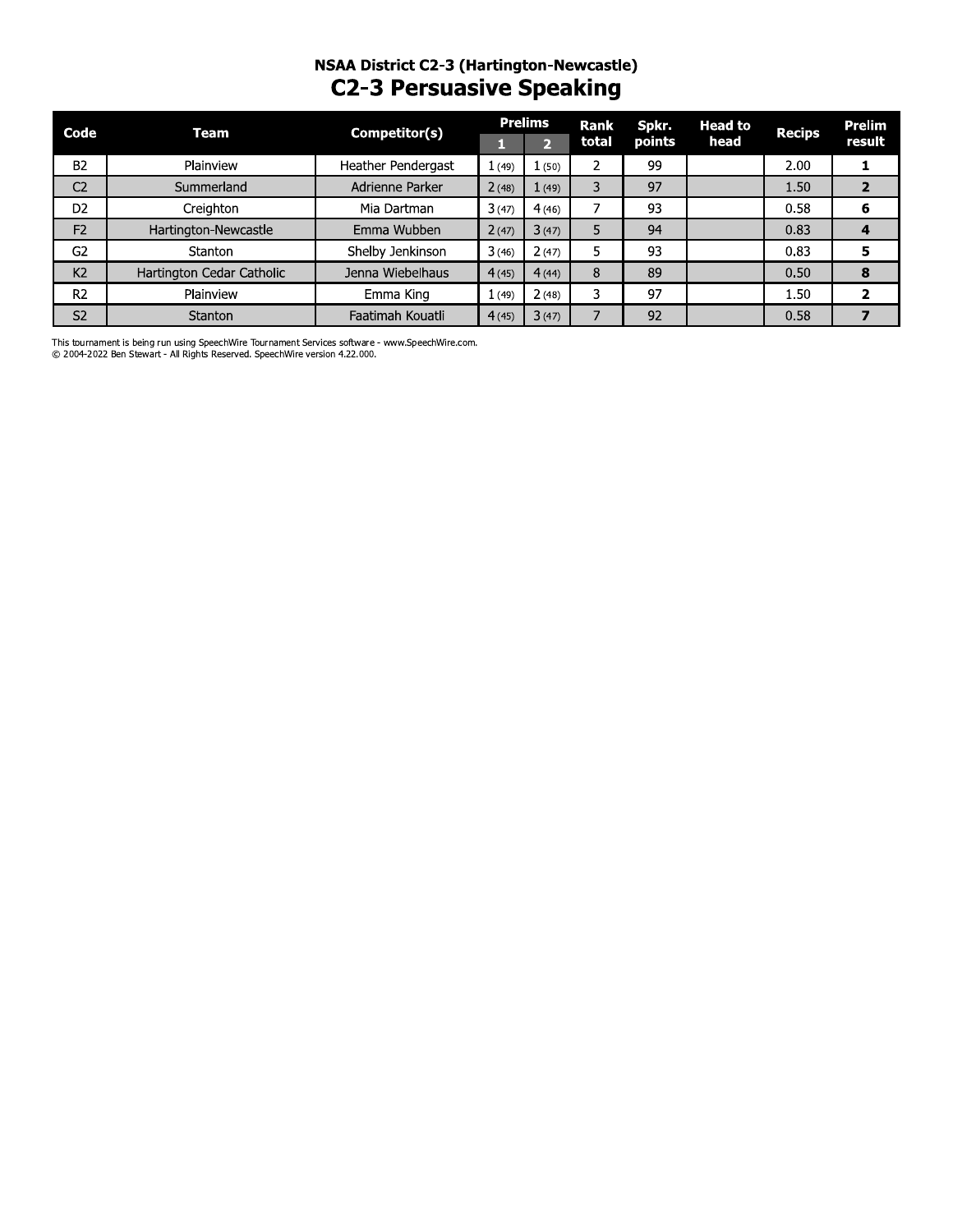# NSAA DIStrict C2-3 (Hartington-Newcastie) CZ-3 DUET ACTING

### **Final round**

| <b>NSAA District C2-3 (Hartington-Newcastle)</b><br><b>C2-3 Duet Acting</b><br><b>Elimination round results</b> |                                           |                            |       |                      |       |                       |    |                |                                            |                    |                      |                |
|-----------------------------------------------------------------------------------------------------------------|-------------------------------------------|----------------------------|-------|----------------------|-------|-----------------------|----|----------------|--------------------------------------------|--------------------|----------------------|----------------|
|                                                                                                                 |                                           |                            |       | <b>Final round</b>   |       |                       |    |                |                                            |                    |                      |                |
| Code                                                                                                            | <b>Name</b>                               | <b>Team</b>                |       | <b>JUDGE6 JUDGE9</b> | total | Rank<br><b>Recips</b> |    |                | Spkr. Prelim Prelim<br>points Ranks Points | Head<br>to<br>head | <b>Playoff Place</b> |                |
| W <sub>6</sub>                                                                                                  | Dayton Sudbeck and Lane<br>Heimes         | Hartington-Newcastle       | 1(49) | 2(48)                | 3     | 1.50                  | 97 | 2              | 99                                         |                    |                      | 1              |
| F <sub>7</sub>                                                                                                  | Bennet Sievers and Parker<br>Hopping      | Hartington-Newcastle       | 2(48) | 1(49)                | 3     | 1.50                  | 97 | $\overline{2}$ | 99                                         |                    | $\overline{2}$       | $\overline{2}$ |
| A <sub>5</sub>                                                                                                  | <b>Esther Molina and Maddie</b><br>Bryant | Lutheran High<br>Northeast | 3(49) | 4(47)                | 7     | 0.58                  | 96 | 6              | 94                                         |                    |                      | 3              |
| H <sub>3</sub>                                                                                                  | Thomas Johnson and Graysen<br>Sauser      | Neligh-Oakdale             | 5(48) | 3(45)                | 8     | 0.53                  | 93 | $\overline{7}$ | 96                                         |                    |                      | 4              |
| B <sub>8</sub>                                                                                                  | Jacson King and Emma King                 | Plainview                  | 4(48) | 5(44)                | 9     | 0.45                  | 92 | 4              | 98                                         |                    |                      | 5              |
| R <sub>8</sub>                                                                                                  | Allison Hardisty and Keanu<br>Johnson     | Plainview                  | 6(47) | 6(43)                | 12    | 0.34                  | 90 | 5              | 96                                         |                    |                      | 6              |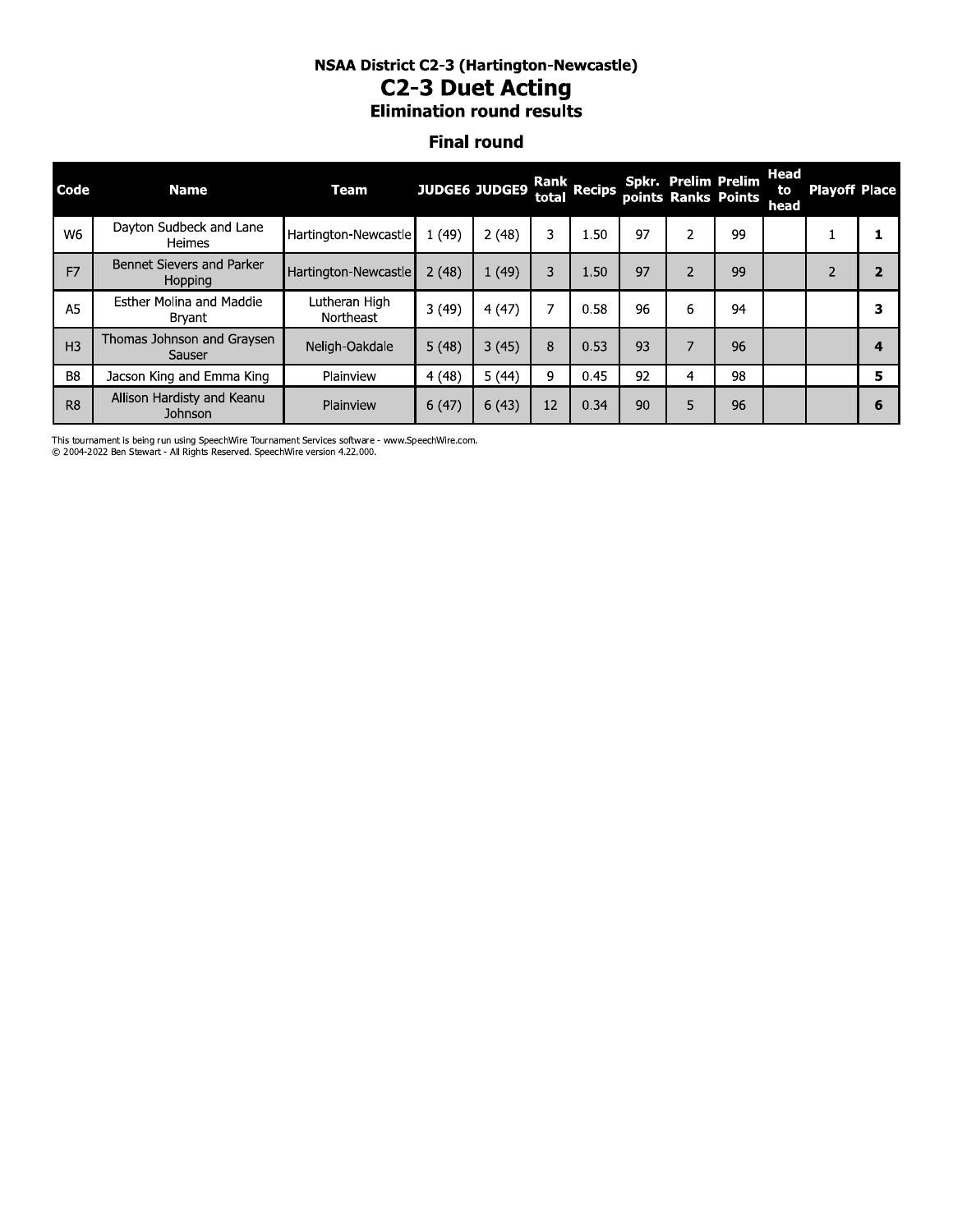# NSAA DIStrict C2-3 (Hartington-Newcastie) C2-3 Entertainment Speaking

### **Final round**

|                | <b>NSAA District C2-3 (Hartington-Newcastle)</b><br><b>C2-3 Entertainment Speaking</b><br><b>Elimination round results</b> |                      |       |                      |    |                      |    |   |    |                                                                       |  |                |
|----------------|----------------------------------------------------------------------------------------------------------------------------|----------------------|-------|----------------------|----|----------------------|----|---|----|-----------------------------------------------------------------------|--|----------------|
|                |                                                                                                                            |                      |       | <b>Final round</b>   |    |                      |    |   |    |                                                                       |  |                |
| Code           | <b>Name</b>                                                                                                                | <b>Team</b>          |       | <b>JUDGE9 JUDGE6</b> |    | Rank<br>total Recips |    |   |    | Spkr. Prelim Prelim Head to Playoff Place<br>points Ranks Points head |  |                |
| W <sub>2</sub> | Cole Heimes                                                                                                                | Hartington-Newcastle | 1(49) | 1(50)                | 2  | 2.00                 | 99 |   | 98 |                                                                       |  | 1              |
| F <sub>3</sub> | Carson Jones                                                                                                               | Hartington-Newcastle | 3(47) | 2(48)                | 5  | 0.83                 | 95 | 3 | 97 |                                                                       |  | $\overline{2}$ |
| R3             | <b>Brett Norris</b>                                                                                                        | Plainview            | 2(48) | 4(48)                | 6  | 0.75                 | 96 | 4 | 97 |                                                                       |  | 3              |
| B <sub>3</sub> | Claire Rasmussen                                                                                                           | Plainview            | 4(46) | 3(48)                | 7  | 0.58                 | 94 | 3 | 96 |                                                                       |  | 4              |
| D <sub>3</sub> | Olivia Kuhlman                                                                                                             | Creighton            | 5(45) | 5(47)                | 10 | 0.40                 | 92 | 6 | 95 |                                                                       |  | 5              |
| Z <sub>2</sub> | Julie Olivan                                                                                                               | Summerland           | 6(44) | 6(47)                | 12 | 0.34                 | 91 |   | 94 |                                                                       |  | 6              |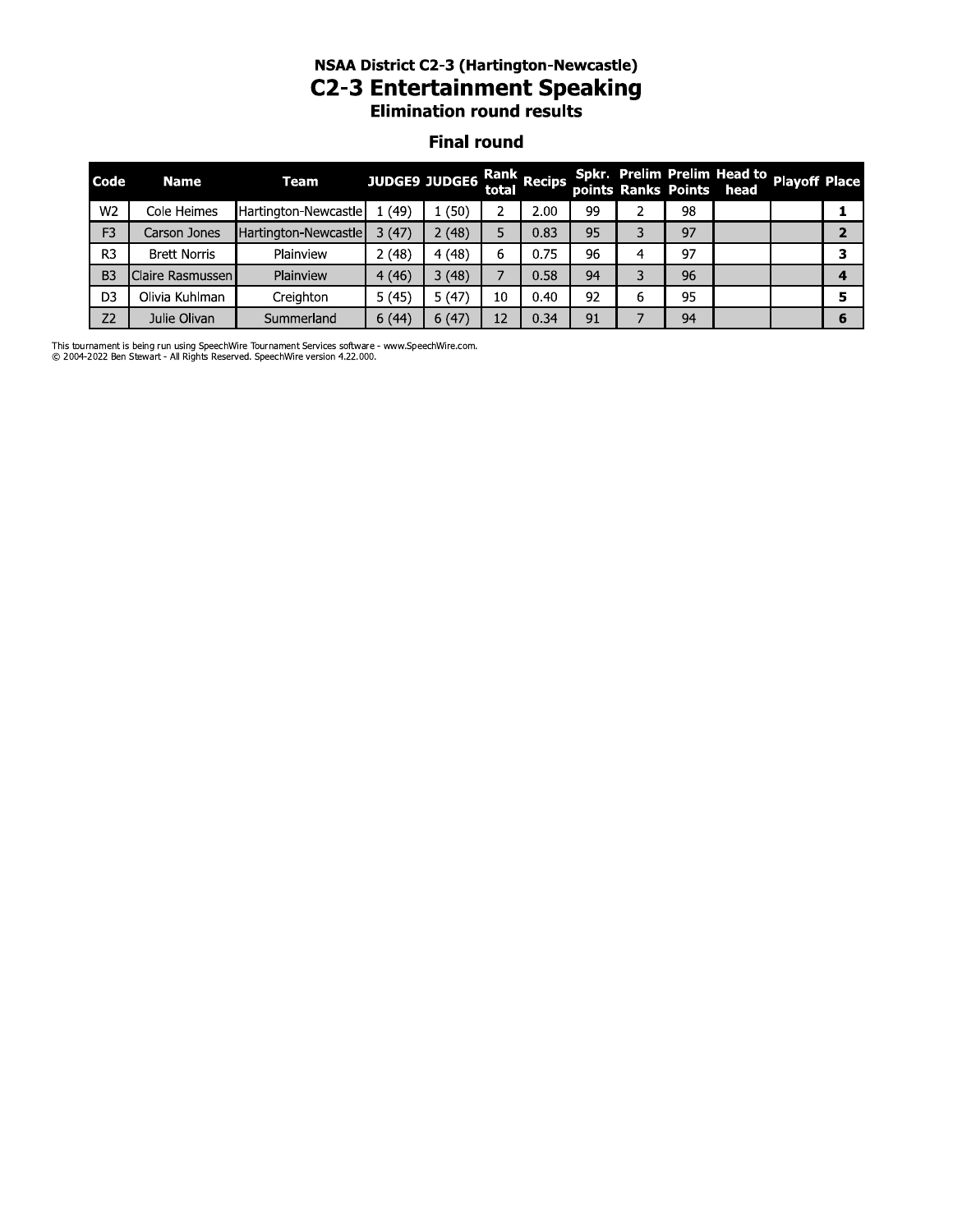# NSAA DIStrict C2-3 (Hartington-Newcastie) C2-3 Extemporaneous Speaking

### **Final round**

|                | <b>NSAA District C2-3 (Hartington-Newcastle)</b><br><b>C2-3 Extemporaneous Speaking</b><br><b>Elimination round results</b> |                                         |       |                |       |             |    |  |  |                                                                       |  |                |  |
|----------------|-----------------------------------------------------------------------------------------------------------------------------|-----------------------------------------|-------|----------------|-------|-------------|----|--|--|-----------------------------------------------------------------------|--|----------------|--|
|                | <b>Final round</b>                                                                                                          |                                         |       |                |       |             |    |  |  |                                                                       |  |                |  |
| Code           | <b>Name</b>                                                                                                                 | Team                                    |       | JUDGE7 JUDGE11 | total | Rank Recips |    |  |  | Spkr. Prelim Prelim Head to Playoff Place<br>points Ranks Points head |  |                |  |
| R7             | Reagan Choat                                                                                                                | Plainview                               | 1(49) | 1(49)          | 2     | 2.00        | 98 |  |  |                                                                       |  | 1              |  |
| C <sub>7</sub> | Jacob Behnk                                                                                                                 | Summerland                              | 3(48) | 3(47)          | 6     | 0.66        | 95 |  |  |                                                                       |  | $\overline{2}$ |  |
| D7             | Christen Curtis                                                                                                             | Creighton                               | 5(45) | 2(47)          |       | 0.70        | 92 |  |  |                                                                       |  | 3              |  |
| G6             | Faatimah Kouatlil                                                                                                           | Stanton                                 | 2(47) | 5(44)          | 7     | 0.70        | 91 |  |  |                                                                       |  | 4              |  |
| A4             | William Bryant                                                                                                              | Lutheran High Northeast                 | 4(46) | 4 (45)         | 8     | 0.50        | 91 |  |  |                                                                       |  | 5              |  |
| M <sub>3</sub> | Tavlor Nilson                                                                                                               | Creighton                               | 6(44) | 6(43)          | 12    | 0.34        | 87 |  |  |                                                                       |  | 6              |  |
| Т2             |                                                                                                                             | David Rodriguez Lutheran High Northeast | 7(43) | 7(41)          | 14    | 0.28        | 84 |  |  |                                                                       |  | 7              |  |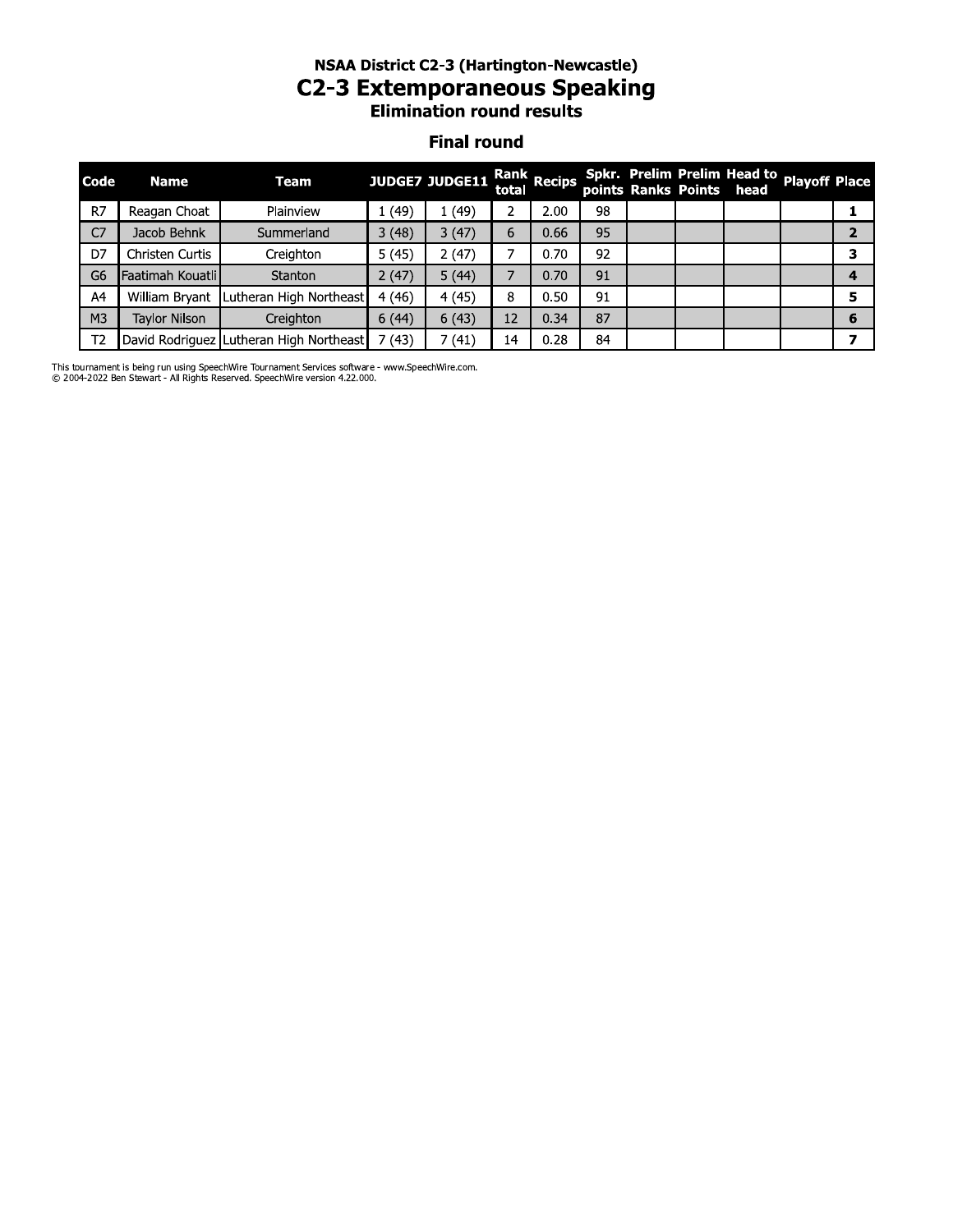# NSAA DIStrict C2-3 (Hartington-Newcastie) C2-3 Informative Speaking

#### **Final round**

|                |                 |                                           | <b>NSAA District C2-3 (Hartington-Newcastle)</b><br><b>C2-3 Informative Speaking</b><br><b>Elimination round results</b> |                    |       |             |    |   |    |                                                         |                      |                |
|----------------|-----------------|-------------------------------------------|--------------------------------------------------------------------------------------------------------------------------|--------------------|-------|-------------|----|---|----|---------------------------------------------------------|----------------------|----------------|
|                |                 |                                           |                                                                                                                          | <b>Final round</b> |       |             |    |   |    |                                                         |                      |                |
| <b>Code</b>    | Name            | Team                                      | JUDGE10 JUDGE1                                                                                                           |                    | total | Rank Recips |    |   |    | Spkr. Prelim Prelim Head to<br>points Ranks Points head | <b>Playoff Place</b> |                |
| B <sub>4</sub> | Brittani Gutz   | Plainview                                 | 1(50)                                                                                                                    | 1(49)              | 2     | 2.00        | 99 | 2 | 98 |                                                         |                      | 1              |
| R <sub>4</sub> | Lauren Jelinek  | Plainview                                 | 2(49)                                                                                                                    | 2(48)              | 4     | 1.00        | 97 | 3 | 96 |                                                         |                      | $\overline{2}$ |
| F <sub>4</sub> | Kennedy Gotch   | Hartington-Newcastle                      | 3(49)                                                                                                                    | 3(47)              | 6     | 0.66        | 96 | 4 | 97 |                                                         |                      | 3              |
| D <sub>4</sub> | Christen Curtis | Creighton                                 | 4(48)                                                                                                                    | 4(46)              | 8     | 0.50        | 94 | 3 | 97 |                                                         |                      | 4              |
| C <sub>4</sub> | Faith King      | Summerland                                | 5(45)                                                                                                                    | 5(45)              | 10    | 0.40        | 90 |   | 93 |                                                         |                      | 5              |
| K <sub>4</sub> |                 | Ben Kleinschmit Hartington Cedar Catholic | 6(45)                                                                                                                    | 6(45)              | 12    | 0.34        | 90 |   | 93 |                                                         |                      | 6              |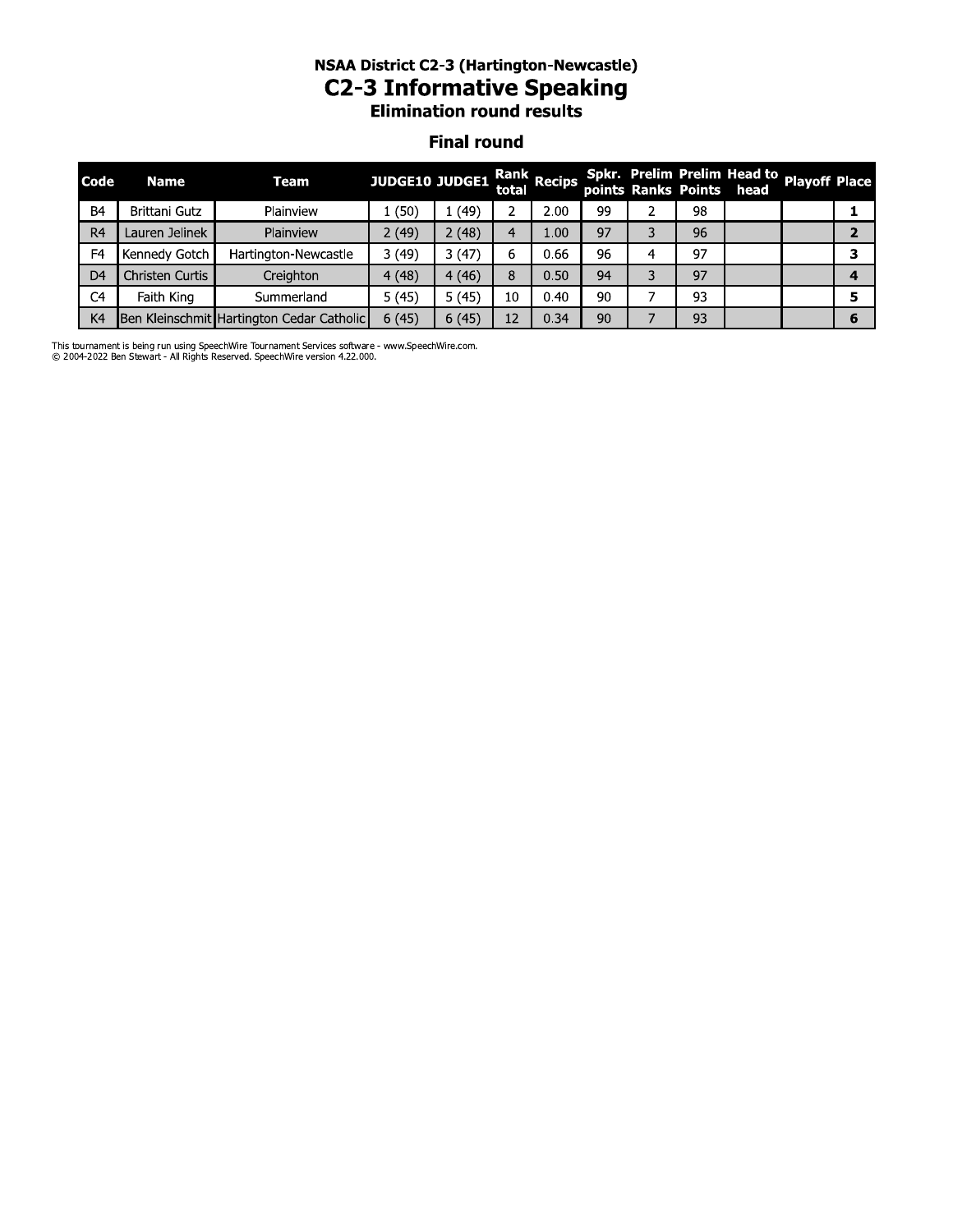### NSAA District C2-3 (Hartington-Newcastle) **C2-3 Oral Interpretation of Drama Elimination round results**

#### **Final round**

| Code           | <b>Name</b>                                                                                    | <b>Team</b>              | JUDGE9 JUDGE6 |       | total          | Rank Recips |    | Spkr. Prelim Prelim<br>points Ranks Points |     | Head<br>to<br>head | <b>Playoff Place</b> |   |
|----------------|------------------------------------------------------------------------------------------------|--------------------------|---------------|-------|----------------|-------------|----|--------------------------------------------|-----|--------------------|----------------------|---|
| F <sub>8</sub> | Reece Morten, Parker Hopping, Carsen<br>Hopping, Turner Dendinger and Bennet<br><b>Sievers</b> | Hartington-<br>Newcastle | 1(50)         | 1(49) | 2              | 2.00        | 99 | 2                                          | 100 |                    |                      |   |
| W7             | Mani Lange, Alivia Morten, Jude Krie,<br>Lane Heimes and Dayton Sudbeck                        | Hartington-<br>Newcastle | 2(49)         | 2(49) | $\overline{4}$ | 1.00        | 98 | $\overline{2}$                             | 99  |                    |                      |   |
| B <sub>9</sub> | Heather Pendergast, Brittani Gutz, Derek<br>Rix, Brett Norris and Leighton Medina              | Plainview                | 3(47)         | 3(49) | 6              | 0.66        | 96 | 4                                          | 97  |                    |                      |   |
| D <sub>9</sub> | Olivia Dartman, Bryna Fanta, Grace Van<br>Metre, Anna Tyler and Olivia Kuhlman                 | Creighton                | 4(46)         | 4(48) | 8              | 0.50        | 94 | 5                                          | 97  |                    |                      |   |
| R <sub>9</sub> | Brendan Weber, Lauren Jelinek, Claire<br>Rasmussen, JayJay Gaver and Paige<br>Norris           | Plainview                | 5(45)         | 5(46) | 10             | 0.40        | 91 | 5                                          | 97  |                    |                      |   |
| G <sub>8</sub> | Olivia Cunningham, Thomas<br>Cunningham and Sylvia Cunningham                                  | Stanton                  | 6(44)         | 6(45) | 12             | 0.34        | 89 | 6                                          | 92  |                    |                      | 6 |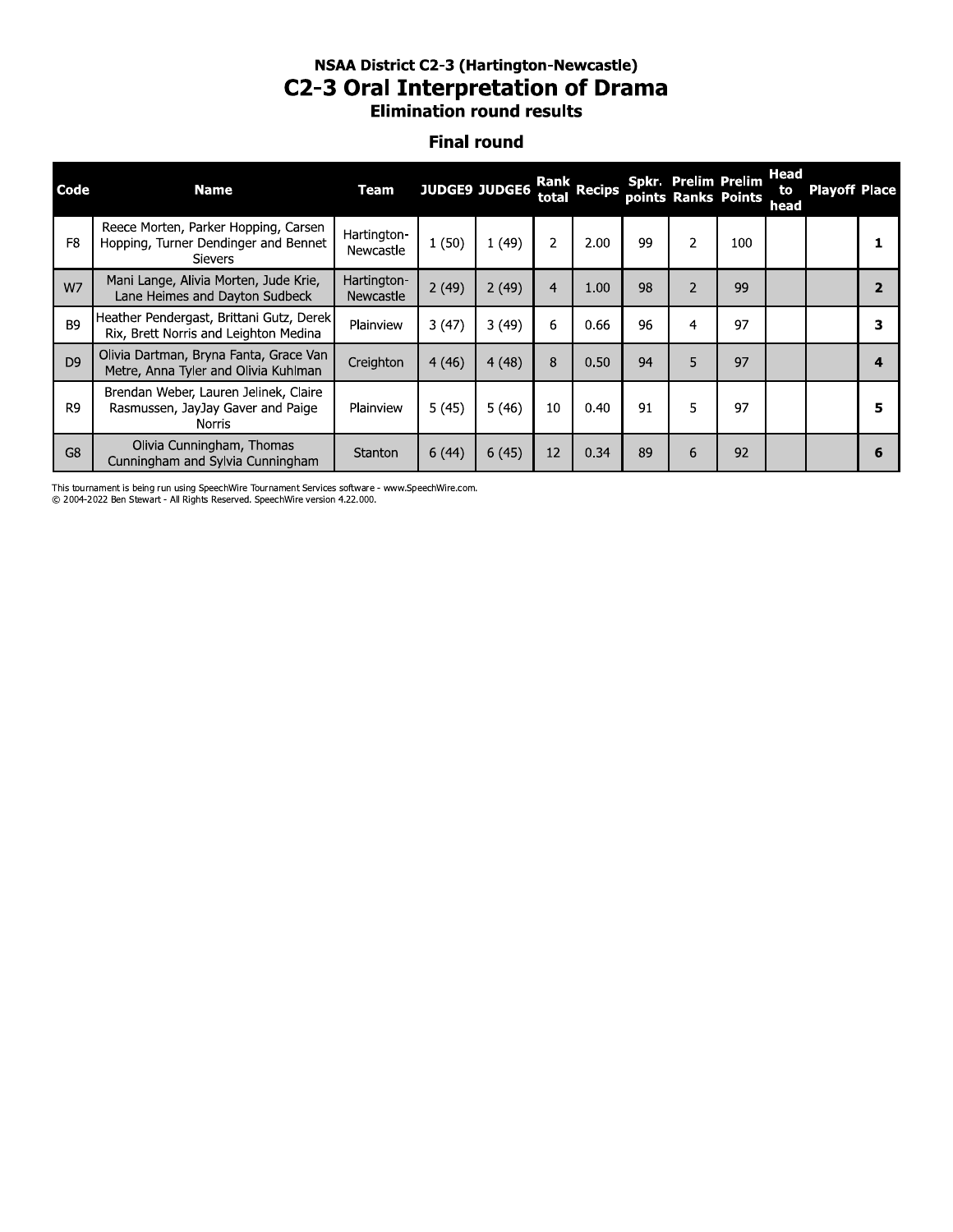# NSAA DIStrict C2-3 (Hartington-Newcastie) CZ-3 Oral Interpretation or Humorous Prose<br>Elimination round results

#### **Final round**

|                | <b>NSAA District C2-3 (Hartington-Newcastle)</b><br><b>C2-3 Oral Interpretation of Humorous Prose</b><br><b>Elimination round results</b> |                                             |       |                           |       |      |    |    |    |                                                         |                      |                |  |
|----------------|-------------------------------------------------------------------------------------------------------------------------------------------|---------------------------------------------|-------|---------------------------|-------|------|----|----|----|---------------------------------------------------------|----------------------|----------------|--|
|                | <b>Final round</b>                                                                                                                        |                                             |       |                           |       |      |    |    |    |                                                         |                      |                |  |
| Code           | <b>Name</b>                                                                                                                               | <b>Team</b>                                 |       | JUDGE3 JUDGE8 Rank Recips | total |      |    |    |    | Spkr. Prelim Prelim Head to<br>points Ranks Points head | <b>Playoff Place</b> |                |  |
| R <sub>5</sub> | Leighton Medina                                                                                                                           | Plainview                                   | 1(49) | 2(49)                     | 3.    | 1.50 | 98 | 3. | 96 |                                                         |                      | 1              |  |
| F <sub>5</sub> | Jude Krie                                                                                                                                 | Hartington-Newcastle                        | 4(46) | 1(49)                     | 5     | 1.25 | 95 | 3. | 97 |                                                         |                      | $\overline{2}$ |  |
| M2             | Anna Tyler                                                                                                                                | Creighton                                   | 2(48) | 4(48)                     | 6.    | 0.75 | 96 | 5. | 96 |                                                         |                      | 3              |  |
| W <sub>4</sub> | Carsen Hopping                                                                                                                            | Hartington-Newcastle                        | 3(47) | 3(48)                     | 6     | 0.66 | 95 | 3  | 99 |                                                         |                      | 4              |  |
| N <sub>3</sub> |                                                                                                                                           | Elizabeth Rokusek Hartington Cedar Catholic | 5(45) | 5(47)                     | 10    | 0.40 | 92 | 4  | 96 |                                                         |                      | 5.             |  |
| D <sub>5</sub> | <b>Brooke Fanta</b>                                                                                                                       | Creighton                                   | 6(45) | 6(46)                     | 12    | 0.34 | 91 | 7  | 92 |                                                         |                      | 6              |  |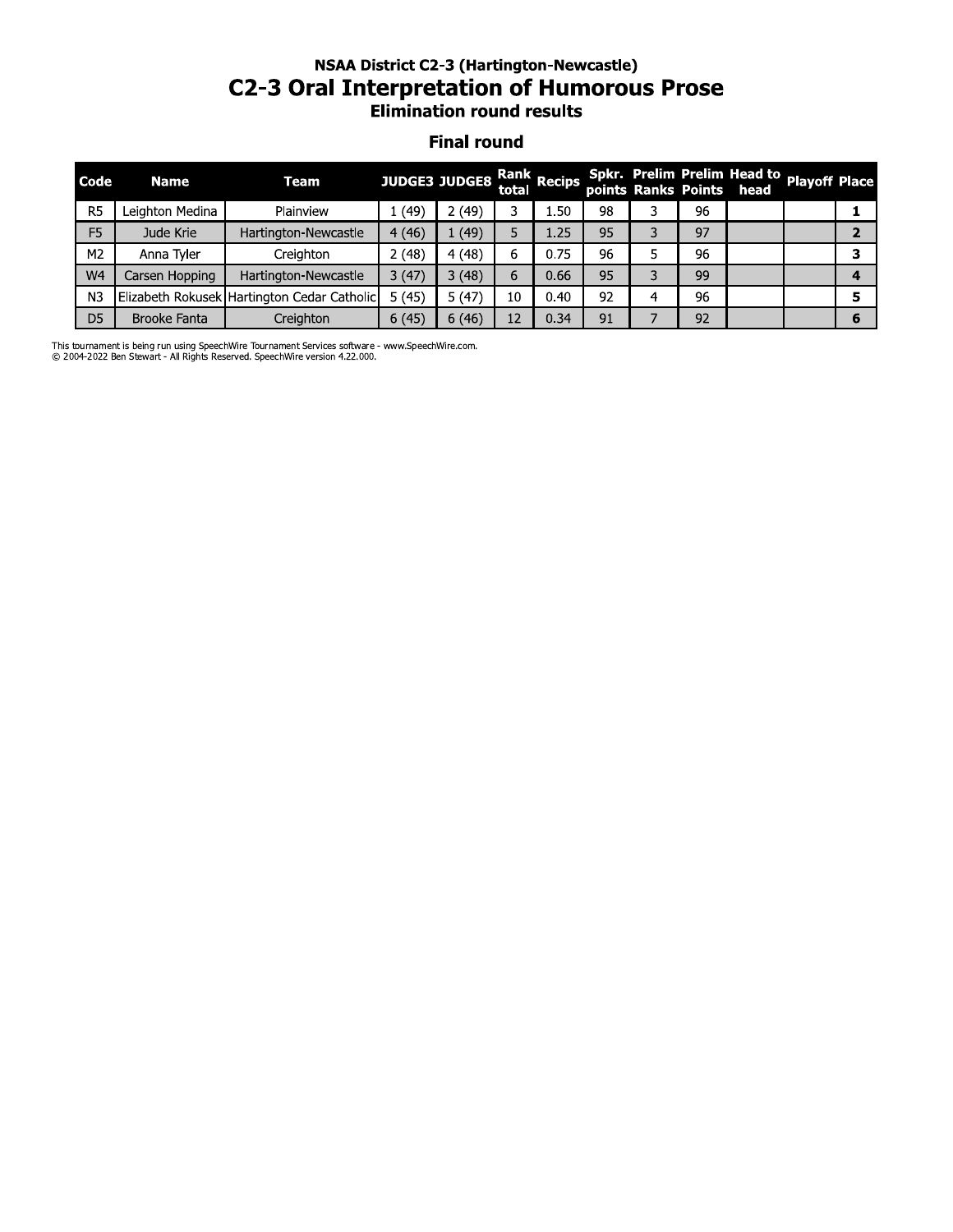# **NSAA District C2-3 (Hartington-Newcastle) C2-3 Oral Interpretation of Poetry**<br>Elimination round results

#### **Final round**

| Code           | <b>Name</b>      | Team                                        | JUDGE4 JUDGE2 Rank Recips Spkr. Prelim Prelim Head to Playoff Place<br>points Ranks Points head |       |   |      |    |    |  |  |
|----------------|------------------|---------------------------------------------|-------------------------------------------------------------------------------------------------|-------|---|------|----|----|--|--|
| K <sub>6</sub> |                  | Grace Kleinschmit Hartington Cedar Catholic | (49)                                                                                            | (50)  |   | 2.00 | 99 | 99 |  |  |
| N <sub>4</sub> |                  | Elizabeth Rokusek Hartington Cedar Catholic | 3(47)                                                                                           | 4(47) |   | 0.58 | 94 | 98 |  |  |
| <b>B6</b>      | Marque Albin     | Plainview                                   | 6(45)                                                                                           | 2(49) | я | 0.67 | 94 | 96 |  |  |
| G5             | Shelby Jenkinson | Stanton                                     | 2(48)                                                                                           | 6(45) |   | 0.67 | 93 | 96 |  |  |
| D <sub>6</sub> | Kayla Key        | Creighton                                   | 5(46)                                                                                           | 3(47) | 8 | 0.53 | 93 | 95 |  |  |
| R <sub>6</sub> | Joz Anderson     | Plainview                                   | 4(47)                                                                                           | 5(46) |   | 0.45 | 93 | 95 |  |  |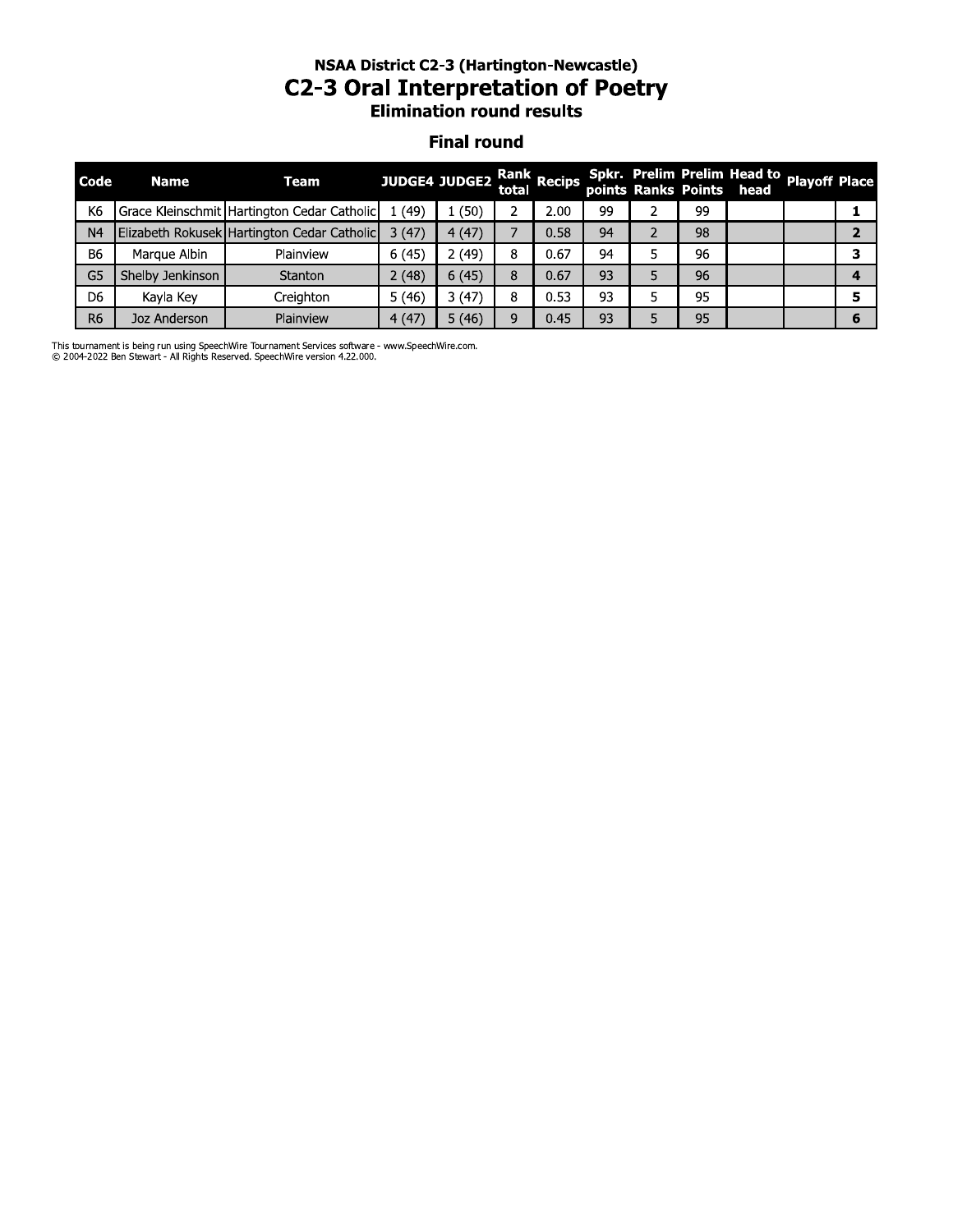# **NSAA District C2-3 (Hartington-Newcastle) C2-3 Oral Interpretation of Serious Prose**<br>Elimination round results

#### **Final round**

| Code           | <b>Name</b>           | Team                                        | JUDGE8 JUDGE1 Rank Recips Spkr. Prelim Prelim Head to playoff Place<br>points Ranks Points head |       |   |      |    |   |    |  |  |
|----------------|-----------------------|---------------------------------------------|-------------------------------------------------------------------------------------------------|-------|---|------|----|---|----|--|--|
| N <sub>1</sub> |                       | Grace Kleinschmit Hartington Cedar Catholic | 2(49)                                                                                           | 2(49) |   | 1.00 | 98 |   | 96 |  |  |
| W1             | Reece Morten          | Hartington-Newcastle                        | 4(48)                                                                                           | 1(50) |   | 1.25 | 98 | 2 | 99 |  |  |
| D <sub>1</sub> | <b>Emma Vortherms</b> | Creighton                                   | 1(49)                                                                                           | 5(46) |   | 1.20 | 95 |   | 93 |  |  |
| S <sub>1</sub> | Audra Melcher         | Stanton                                     | 3(48)                                                                                           | 4(47) |   | 0.58 | 95 | 3 | 98 |  |  |
| A1             | <b>Esther Molina</b>  | Lutheran High Northeast                     | 5(47)                                                                                           | 3(48) | 8 | 0.53 | 95 | 3 | 98 |  |  |
| K1             | Madison Kuchta        | Hartington Cedar Catholic                   | 6(46)                                                                                           | 6(45) |   | 0.34 | 91 |   | 94 |  |  |